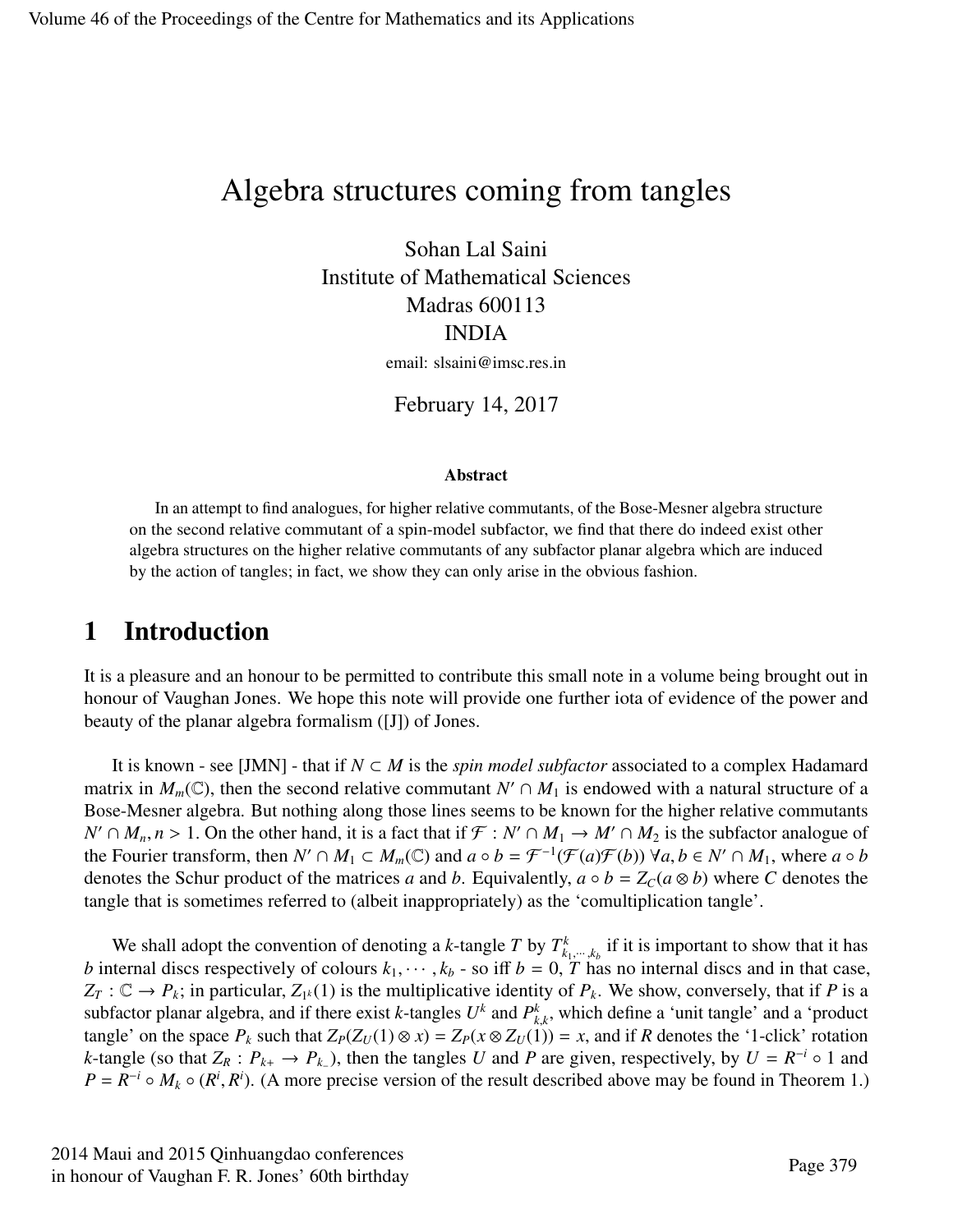## 2 All algebra structures coming from tangle actions

**Definition 1.** (**Rotation tangles of colour**  $(k, \varepsilon), k \ge 1$ **:**) For  $k \ge 1$ ,  $\varepsilon \in {\pm}$ , define  $R^i_{(k,\varepsilon)}, 1 \le i \le 2k$ , to be the annular tangle (**i** e with one internal box) in which the internal box has color  $(k, \varepsilon)$ the annular tangle (i.e., with one internal box) in which the internal box has color  $(k, \varepsilon)$ , and the *j*-th marked<br>point of the external box is connected to the  $(i + j)$ -th marked point of the internal box for every  $1 \le$ point of the external box is connected to the  $(i + j)$ -th marked point of the internal box for every  $1 \leq j \leq 2k$ (with addition modulo 2*k*). Our convention is that the points are numbered clockwise with the ∗-interval being between 2k and 1. (It should be noted that the external box of, and hence the tangle,  $R_i^i$  $\int_{(k,\varepsilon)}^{i}$  has colour  $(k, \pm \varepsilon)$  according as *i* is even or odd.)

The tangles  $R^1_{(3, +)}$  and  $R^3_{(2, -)}$  are illustrated as in the figure below:<sup>1</sup>



In this section we will prove following result.

**Theorem 1.** *Suppose P is a non-trivial (i.e., the modulus*  $\delta > 1$ ) *subfactor planar algebra and* T *is a tangle of color*  $(k, \varepsilon)$  *that contains two internal boxes, both also of color*  $(k, \varepsilon)$ *, where*  $k \neq 2$ *. Suppose there exist a* Temperley-Lieb tangle  $U^{(k,\varepsilon)}$  of the same color  $(k,\varepsilon)$  such that  $Z_T(Z_{U^{(k,\varepsilon)}}(1)\otimes x) = Z_T(x\otimes Z_{U^{(k,\varepsilon)}}(1)) = x$  for all <br>x in  $P_{U^{(k,\varepsilon)}}$ . Then there exist  $1 \le i \le 2k$  such that  $T = R^{2k-i} \circ (M \circ (R^i - R^i))$  and  $U^{(k,\$ *x* in  $P_{(k,\varepsilon)}$ . Then there exist  $1 \le i \le 2k$ , such that  $T = R_c^{2k-i} \circ (M_c \circ (R_c^i \circ f)(k \circ f))$  $\frac{i}{(k,\varepsilon)}, R^i_{(k,\varepsilon)}$  $(\lambda_{k,\varepsilon})$ ) and  $U^{(k,\varepsilon)} = R_c^{2k-i} \circ 1^c$ , where *<sup>c</sup> is* (*k*, ε) *or* (*k*, <sup>−</sup>ε) *according as <sup>i</sup> is even or odd . Consequently <sup>Z</sup><sup>T</sup> gives an automatically associative product on P*(*k*,ε) . 2

*Remark* 1*.* Suppose *P* is a non-trivial subfactor planar algebra. Then any two Temperley Lieb elements in  $P_{(k,\varepsilon)}$ , which have no loops in them, are linearly independent. This is an immediate consequence of the<br>Consequence integrative secure linearly prejudice and to use her Vanchen Janear Dense Cauchy Schwarz inequality - as was kindly pointed out to us by Vaughan Jones.

For proving Theorem 1, we will first prove the following Lemma.

**Lemma.** *If P is a subfactor planar algebra with modulus*  $\delta > 1$ , and T *is an annular tangle of color*  $(k, \varepsilon)$ *with internal box also of color*  $(k, \varepsilon)$  *such that*  $Z_T = id_{P_{(k,\varepsilon)}}$ *, and if*  $k \neq 2$ *, then T is the identity tangle*  $I_{(k,\varepsilon)}^{(k,\varepsilon)}$ *.* 

*Proof.* If T had a contractible loop, then  $Z_{1^{(k,\varepsilon)}}(1) = Z_T(Z_{1^{(k,\varepsilon)}}(1)) = Z_{T_01^{(k,\varepsilon)}}(1) = \delta^j Z_L(1)$ , where  $j \ge 1$  and L is the Temperley I jeb tangle without loops obtained by removing all loops from  $T \circ 1^{(k,\varepsilon)}$ is the Temperley Lieb tangle without loops obtained by removing all loops from  $T \circ 1^{(k,\varepsilon)}$ . By Remark 1 and  $\delta > 1$ , this is not possible. Therefore *T* cannot have any contractible loops.

Suppose, if possible, that *T* has a cap on an internal box which joins marked point *u* to marked point *<sup>v</sup>*. Let us fix any Temperley Lieb tangle *<sup>L</sup>* of color (*k*, ε) without loops such that the marked point *<sup>u</sup>* is connected to the marked point *v*. Then  $Z_L(1) = Z_T(Z_L(1)) = Z_{T \circ L}(1) = \delta^j Z_{L_1}(1)$ , where  $j \ge 1$  and  $L_1$  is the Temperley I jeb tangle without loops obtained by removing all loops from  $T \circ L$ ; but by remark 1 this is not Temperley Lieb tangle without loops obtained by removing all loops from *T* ◦ *L*; but by remark 1 this is not possible. Therefore *T* cannot have any cap on the internal box.

<sup>1</sup>Here and elsewhere when figures are drawn, it is always understood that the ∗-interval of any box contains the left vertical bounding edge.

<sup>&</sup>lt;sup>2</sup>We use the notation of [KS] -  $M_c$  (resp., 1<sup>c</sup>) denotes the multiplication (resp., unit) tangle of colour *c*.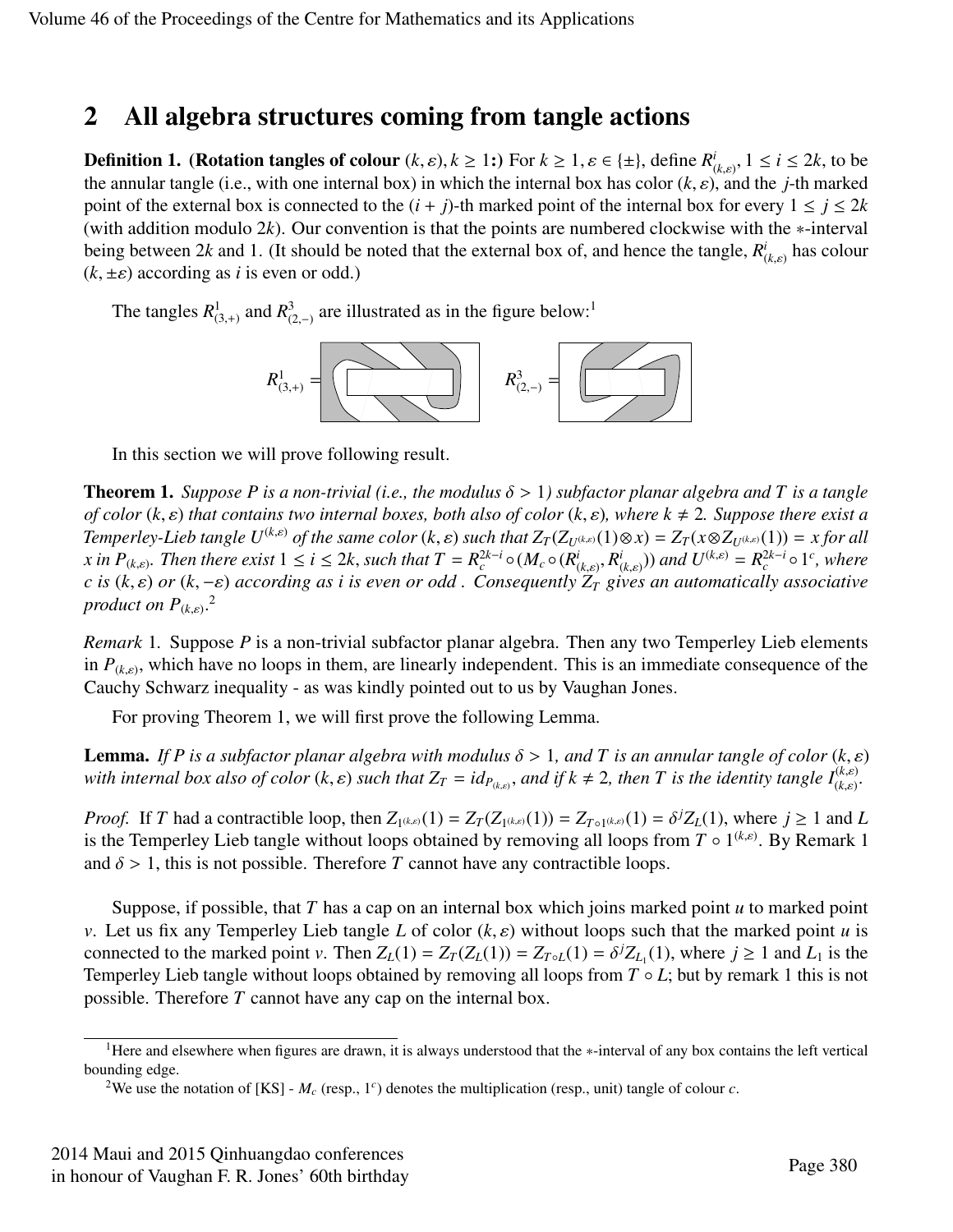Note that if internal and external boxes are of the same color and if the internal box does not have any caps, then the external box can also not have any caps. So *T* does not have any cap on the external box either.

For the case of colors  $(0, \varepsilon)$ , if *T* has *j* loops, we have  $Z_{1^{(0,\varepsilon)}}(1) = Z_T(Z_{1^{(0,\varepsilon)}}(1)) = \delta^j Z_{1^{(0,\varepsilon)}}(1)$ , where  $j \ge 1$ , ch is clearly impossible since  $\delta > 1$ which is clearly impossible since  $\delta > 1$ .

The case of  $(1, \varepsilon)$  is proved exactly as in the case of  $(0, \varepsilon)$ , so assume  $k > 2$ . Since T has no caps on external or internal box and has no contractible loops, it follows that there exist  $1 \le l \le 2k$  such that the *j*-th marked point on the external box is connected to the *j* + *l* − 1-th marked point on the internal box. If we prove  $l = 1$ , this would complete the proof of the lemma.

Now, the internal and external box have the same color, and the point marked 1 on the external box is connected to the point marked *l* on the internal box. Clearly, *l* must be odd. Suppose, if possible, that  $l \geq 3$ . Since  $k > 2$ , there exist at least 3 even numbers in  $\{1, 2, \dots, 2k\}$ . So we can choose an even number *i* ≠ *l* − 1 such that  $1 \le i < 2k$ . Then fix one Temperley Lieb tangle *L* of color  $(k, \varepsilon)$ , without loops subject only to the condition that 1 is connected to *i* and *l* − 1 is connected to *l*. Then by hypothesis on *T*, we have  $Z_L(1) = Z_T(Z_L(1)) = Z_{T \circ L}(1)$ . Here *T* ◦ *L* also a Temperley Lieb tangle without loops, so by Remark 1, we have  $L = T \circ L$ .



Thus, the marked point 1 of the external box is connected to the marked point 2*k* (respectively *i*) of the internal box in *T* ◦ *L* (respectively in *L*), and  $i \neq 2k$ . Therefore  $l \geq 3$  cannot be true. So *l* must be 1; and the proof of the lemma is complete.

 $\Box$ 

*Proof.* (of Theorem 1): The hypothesis  $Z_T(Z_{U^{(k,\varepsilon)}}(1)\otimes x) = Z_T(x \otimes Z_{U^{(k,\varepsilon)}}(1)) = x$  implies  $Z_{T\circ_{D_i}U^{(k,\varepsilon)}} = id_{p_{(k,\varepsilon)}}$ for *i* = 1, 2. So our Lemma implies  $T \circ_{D_i} U^{(k,\varepsilon)} = I_{(k,\varepsilon)}^{(k,\varepsilon)}$  for *i* = 1, 2. For colors  $(0,\varepsilon)$ ,  $(1,\varepsilon)$  this theorem is (*k,ε*) for  $i = 1, 2$ . For colors  $(0, \varepsilon)$ ,  $(1, \varepsilon)$  this theorem is clear. So assume  $k > 2$ . Note that the above conclusion  $T \circ_{D_i} U^{(k,\varepsilon)} = I_{(k,\varepsilon)}^{(k,\varepsilon)}$  $\binom{k,\varepsilon}{(k,\varepsilon)}$ ,  $i = 1, 2$  implies that *T* cannot have either loops or caps on internal or external boxes, and  $U^{(k,\varepsilon)}$  can also not contain any loop. Also note that  $T \circ_{D_i} U^{(k,\varepsilon)} = I_{(k,\varepsilon)}^{(k,\varepsilon)}$  for  $i = 1, 2$  implies that every marked point of the external box must be connected to a marked point with the same label of either  $D_k$  or  $D_k$ a marked point *with the same label* of either  $D_1$  or  $D_2$ .

Let *l*, *m*, *n* denote the number of strings which join the external box to the first box, the first box to the second box, and the second box to the external box, respectively. Then,  $l + m = m + n = l + n = 2k$  and hence  $l = n = m = k$ . Since there are no caps on any box, consecutively marked points (modulo 2*k*) of external box must join consecutive marked points of the first (resp., second) internal box; and a similar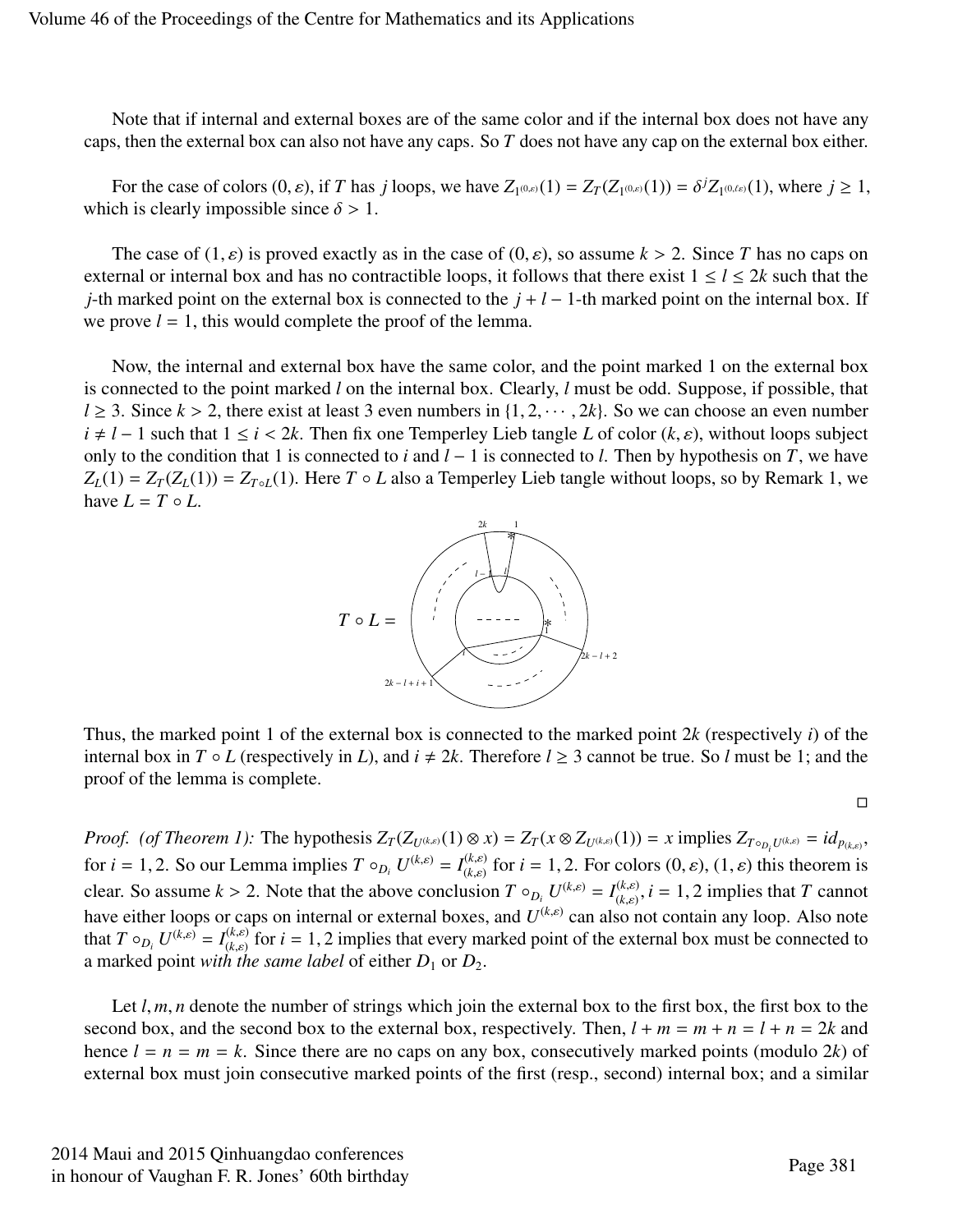remark applies for strings joining the two internal boxes.

*Case* 1: If marked point 1 of external box of *T* is connected to marked point 1 of  $D_1$ , then there exists  $1 \leq j \leq k$  such that *T* looks as in the following diagram:



If  $k + j$  is even, then  $T = R_{\alpha}^{k-j}$  $(k, \varepsilon)$   $\circ$   $(M_{(k, \varepsilon)} \circ (R_{(k, \varepsilon)}^{k+j}))$  $\binom{k+j}{(k,\varepsilon)}$ ,  $R_{(k,\varepsilon)}^{k+j}$  $(\binom{k+j}{(k,\varepsilon)})$ , and if  $k + j$  is odd, then  $T = R_{(k,\varepsilon)}^{k-j}$ (*k*,−ε) ◦ (*M*(*k*,−ε) ◦  $(R^{k+j}_{(k,s)}$  $\binom{k+j}{(k,\varepsilon)}$ ,  $R_{(k,\varepsilon)}^{k+j}$  $(k, \varepsilon)$ ). Note that  $T \circ_{D_1} U^{(k, \varepsilon)} = I_{(k, \varepsilon)}^{(k, \varepsilon)}$  $(k,\varepsilon)$  implies  $U^{(k,\varepsilon)}$  must be as indicated below:



So  $U^{(k,\varepsilon)} = R_{(k,\varepsilon)}^{k-j}$  $(k, \varepsilon)$  o  $1^{(k, \varepsilon)}$  if  $k + j$  is even, otherwise  $U^{(k, \varepsilon)} = R_{(k, -1)}^{k-j}$  $(k, -\varepsilon)$  o 1<sup>(k,− $\varepsilon$ ). So  $k + j$  is the *i* as in the theorem.</sup>

*Case* 2: If marked point 1 of the external box of *T* is connected to marked point 1 of  $D_2$ , then there exists  $1 \le i \le k$  such that *T* looks as in the following diagram:



If *i* is even, then  $T = R^{2k-i}_{(k, \varepsilon)}$  $\frac{2k-i}{(k,\varepsilon)} \circ (M_{(k,\varepsilon)} \circ (R_0^i))$  $\frac{i}{(k,\varepsilon)}, R^i_{(k,\varepsilon)}$  $(\lambda(k,\varepsilon))$ , otherwise *i* is odd and  $T = R^{2k-i}_{(k,-\varepsilon)}$ <br>  $\lambda(k,\varepsilon)$  if *i* is over otherwise *I*  $\frac{2k-i}{(k,-\varepsilon)} \circ (M_{(k,-\varepsilon)} \circ (R_0^i))$  $\frac{i}{(k,\varepsilon)}, R^i_{(k,-\varepsilon)}$ (*k*,ε) )). Note that in the same way as above,  $U^{(k,\varepsilon)} = R_{(k,\varepsilon)}^{2k-i}$  $(0, \epsilon)$  o  $1^{(k,\epsilon)}$  if *i* is even, otherwise  $U^{(k,\epsilon)} = R_{(k,-\epsilon)}^{2k-i}$  $\frac{2k-i}{(k,-\varepsilon)} \circ 1^{(k,-\varepsilon)}.$  $\Box$ 

2014 Maui and 2015 Qinhuangdao conferences in honour of Vaughan F. R. Jones' 60th birthday